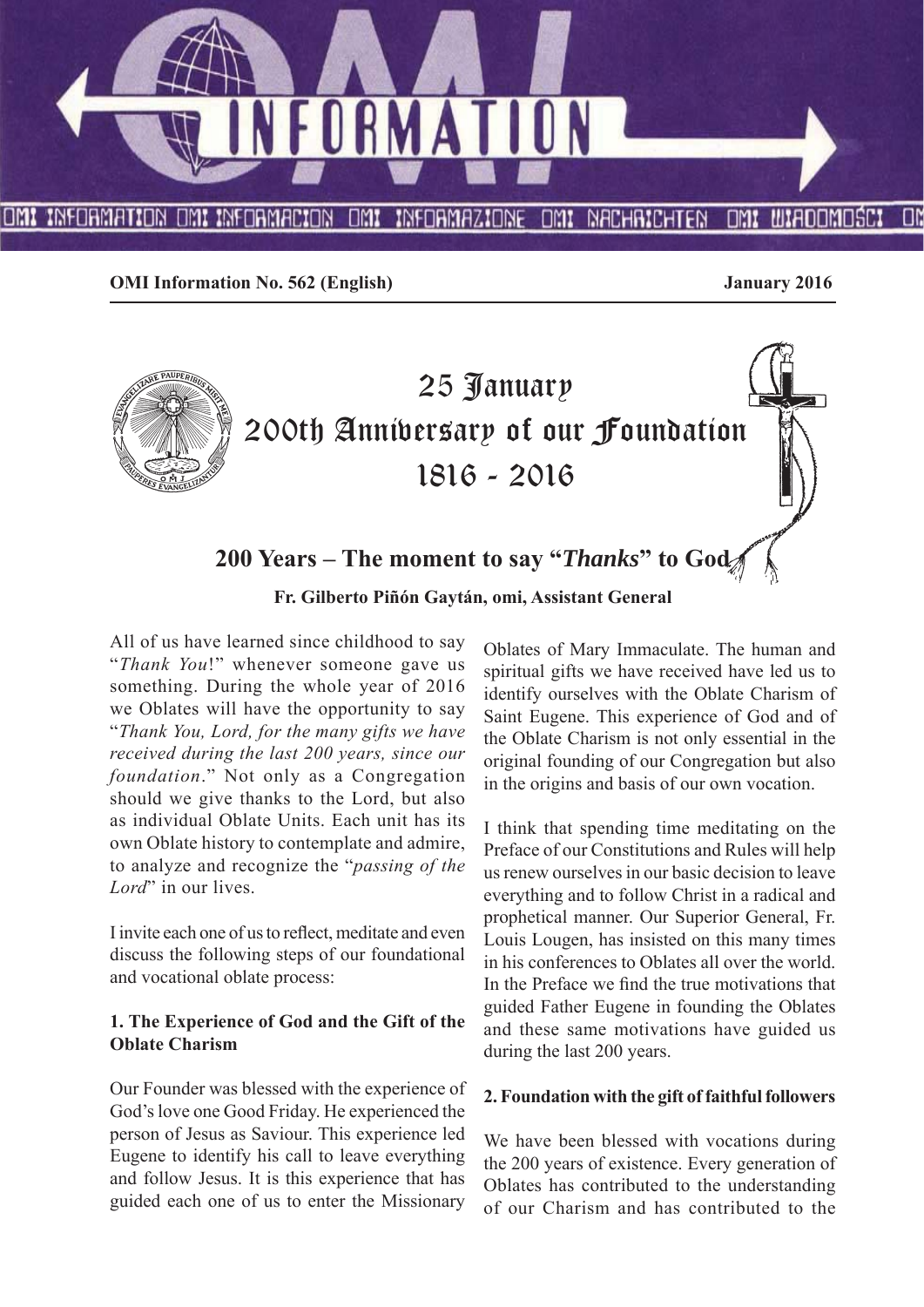The canonization of our Founder in 1995 was very important for helping us to realize that our name is truly a "*passport to Heaven*" like St. Eugene used to say.

#### **3. Establishment and expansion to guarantee continuation**

During the course of 200 years we have adapted many things according to the needs of the times. Every General Chapter has been an occasion to evaluate and plan our missionary activity according to the needs of the world. Special care has been given to the adaption of our Constitutions and Rules, which are at the root and heart of our Oblate charism, based on the values which moved the Founder to gather a group of men which, in time, became the Missionary Oblates of Mary Immaculate. Because these Constitutions and Rules are so basic, they must be reflected and assimilated by every generation of Oblates in evaluating our life and mission.

The Constitutions and Rules are essential criteria of our tradition from the beginning. They have evolved over the years and have been revised through the acts of one or another of our General Chapters to guide us, as Oblate values in our life and mission. From the humble beginning in that upper room of our foundation house in Aix-en-Provence we are now present in 68 countries. Just as our Founder "spared no effort to extend *the Savior's empire*" we too must now identify where the poor of today are.

The two choices that we have today are to renew ourselves and survive or to remain frozen and face death. Any organism that does not renew itself is destined to death. There is no reason to exist in the Church if we are not faithful to our Oblate Charism. Christ has promised us that the poor will always be with us, but the question is: *Will we have good faithful Oblates to take care of the poor*?

# **4. The Five Calls of Conversion from the 2010 General Chapter**

As usual, the last General Chapter in 2010 is calling us to convert so that we can be efficient in our mission as collaborators in the building of the Reign of God in the world. The call was made 5 years ago and it is still there today in the voice of the present Pope. In *Evangelii Gaudium* the Holy Father is telling us that both Church and society are in need of conversion. We all need to "heal" both ourselves and the world.

#### **5. Suggestions from Major Superiors**

Three years ago, in preparation for the Inter-Chapter in Bangkok, the Superior General invited all Major Superiors to come up with some practical signs of conversion. Below are some of the suggestions from Provincial and Delegation Superiors. The question is: Do we dare to choose any of these concrete signs of our communal conversion?

- Start a Unit discernment process to determine:
	- Which Oblate ministries should we keep and which new ones should we start?
	- Which Provinces should be reduced to Delegations; which Delegations should be reduced to Missions?
- Verify what could be done for the new poor, youth, migrants, refugees, elderly, women empowerment, prisoners, cultural minorities, Indigenous people, and HIV groups.
- Identify and promote the Oblate charism among the laity and establish a project of missionary collaboration with Oblate Lay Associates based on the Oblate Charism.
- Begin a new mission "*ad extra*" or within the Oblate Unit among the "*new poor*".
- Create "*pilot communities*" stressing our Oblate witnessing of vowed life in an apostolic community among the poor.
- Each Region assumes a project in common to found a new international and intercultural mission.
- Build Christian-missionary-parish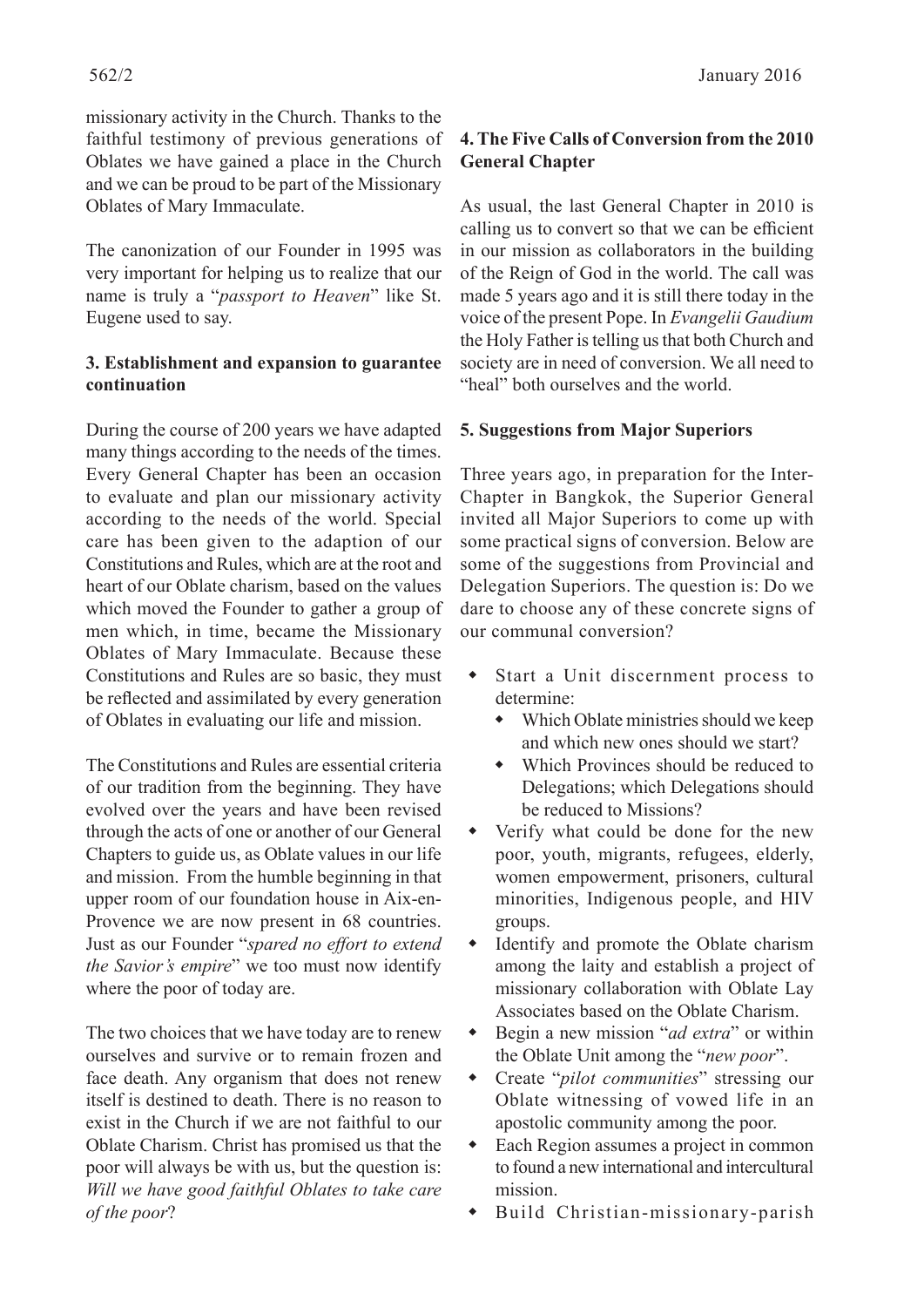communities that are more than just parish management offices.

- Get involved in social justice, eco-justice and peace & reconciliation through a ministry of non-violence.
- Dialogue with other faith groups that exist outside but near the Oblate community.
- Send a letter to the Holy Father to renew our intention to serve the Church and our readiness to accept a new mission where the needs are most pressing among the poor.

In light of *Evangelii Gaudium* and *Laudato si'* we are invited to prepare a new missionary project among the poor taking into account an Ecological and Economic sustainability.

We have a big task before us. Let us be conscious that we are not alone. The Lord walks with us! Let us thank the Lord with some words inspired by the life of Blessed Archbishop Oscar Romero:

> *" It helps, now and then, to step back and take a long view. The Kingdom is not only beyond our efforts, it is even beyond our vision. We accomplish in our lifetime only a tiny fraction of the magnifi cent enterprise that is God's work. Nothing we do is complete, which is a way of saying that the Kingdom always lies beyond us.*

> *". . . We plant the seeds that one day will grow. We water seeds already planted,*

*knowing that they hold future promise. "We lay foundations that will need further development. We provide yeast that produces far beyond our capabilities. We cannot do everything, and there is a sense of liberation in realizing that. . .* 

*"It may be incomplete. But it is a beginning, a step along the way, an opportunity for the Lord's grace to enter and do the rest. We may never see the end results, but that is the diff erence between the master builder and the worker.*

*"We are the workers, not master builders; ministers, not Messiahs. We are prophets of a future not our own. "*

And to conclude our thanksgiving let us remember our Founder, Saint Eugene: "*Let all the Oblate brothers be imbued with the family spirit that ought to exist among us. … For this I have always thanked God as a special gift he has deigned to grant me; he has given me an exceptional heart, an overflow of love which is special to me, … with God's love for men. … May this mutually help us more to savour the beauty of our vocation, and may everything be related to God for his greater glory. This is the most ardent desire of my heart.*" Letter to Father Mouchette, moderator of scholastics, December 2, 1854. *(Yenveux V, 209)Selected Texts, 299, p. 352-3* 

#### **General Administration**

#### **GENERAL HOUSE Update on remodeling work**

*Fr. Roberto SARTOR, the treasurer of the General House, writes about the ongoing work of repair and remodeling at via Aurelia 290.*

**General House:** The first part of the outside work on the entry side of the house has been completed with the installation of new windows, repair of the roof, and the façade completely redone and repainted. Now we are completing the second part, on the rear side. The scaffolding is still covering the façade for the new plaster and paint; the windows of the refectory, the Secretariat and the General Archives have been changed.

**International Scholasticate**: A major work has been completed at the International Scholasticate; there is a new boiler for heating and for hot water. These will begin functioning in a short time, thus making the scholasticate independent in that aspect.

**The Guest House**: A new, large construction site has been opened at the Guest House, to remodel it, internally and externally, in order to be able to accommodate a religious community of Sisters who are expected to arrive in September 2016, to reside in this building for a period of 12 years or so.

**Crypt / Archive:** In the large crypt too, after having been emptied of books and bookcases,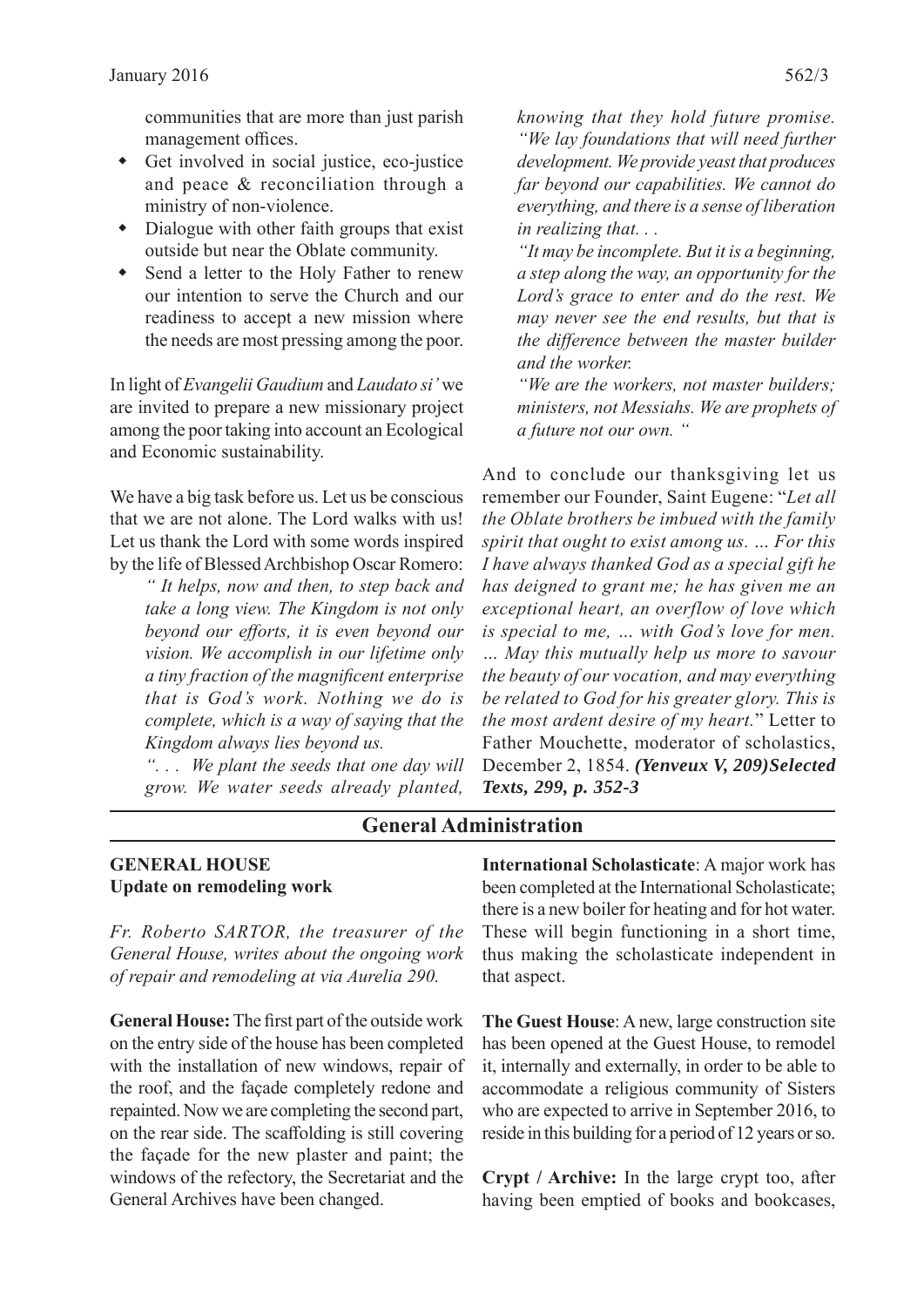there are major works in progress. So far, the work has focused on demolition to make spaces suitable and sufficient to become the seat of the new General Archives. We are trying to preserve the mosaics in the chapels that were formerly used for individual Masses and which represent images of Mary, Queen of the Oblate missions: at the North Pole, in the Philippines, at the Shrine of Pontmain, and especially the big mosaic in the apse, representing St. Joseph, St. Eugene de Mazenod and Pope Pius XII, the reigning pope at the time of the construction of the General House (1949-1950). During the work, we have made a lovely discovery which expresses how much the Congregation loved the pope: behind the altar of the crypt dedicated to St. Joseph, we found two large boxes filled with prayer intentions which the missionaries in Sri Lanka offered at the time of the golden jubilee of priestly ordination of Pius XII in 1949: prayers for his personal intentions from the schools, colleges and parishes.

The new financial year of the General Administration for 2016 will be the moment for assessing and planning the extent to which we can continue this project of restoration and renovation of the house.

Despite all these works going on, the life of the community, after the inconvenience of noise and abundant dust due to the change of the windows in the rooms and in the offices and in some common rooms, seems to hold steady, with its rhythm of studies, administrative services, conferences, meetings and various committees.

The virtues of fraternal charity and patience by everyone in the house help to maintain calm and peace, including for the treasurers who are always being put to the test.

#### **GENERAL SERVICE FOR OBLATE STUDIES Oblate Consultation Library**

*The director of the service, Fr. Fabio CIARDI, writes:* In recent months I have set up a library of Oblate literature that can be easily consulted by our students. There is, in the house, a wonderful historical "Oblate Library" that brings together a large number of works by Oblates, works in all fields of interest, from theology to astronomy, from psychology to ethnology, from pastoral to paleontology, but it is not easily accessible and is organized by author, not by material.

The "Oblate Consultation Library," as I have called it, is much simpler and, as a whole, easier to consult, especially because it is always open to everyone. The books are arranged by subject: biographies of Saint Eugene; his writings and those of his companions; Rules; Superiors General; General Chapters; studies about Oblate spirituality; history of the Congregation; biographies of famous Oblates. It was inaugurated on December 7 and is already being used.

It is dedicated to Father Marcel BERNAD (1860- 1928). Born in France, since his youth he studied and taught in Ireland and then spent the rest of his life at the scholasticate in Liege. He was always interested in studies; among other things, he composed a 500 page work on the doctrinal formation of theology students. During the first centenary of the birth of the Congregation, he published a systematic Oblate bibliography, containing 4,000 titles. He also published the first photography album with many historic photographs of the origins of the Oblates, today no longer available otherwise.

"The Oblates of Mary Immaculate," he wrote, "like the apostles, have received the mission not to write but to preach: *Evangelizare pauperibus misit me*. To this, they have remained faithful. The number of missions and retreats that they have preached greatly surpasses the books they have written." At the same time, he recognized that "by writing, the Oblates have done missionary work. Thus, no one will complain if they have written some books; rather, we can get the impression that they have not written enough."

That is what St. Eugene thought too: "It is through the spoken word and not the written word that conversions happen in great numbers." But he also had the impression that the Oblates did not study enough. "Who could exempt from this duty priests or religious, who must not only be the salt of the earth, but also the light of the world?" He especially pressed upon the young men "not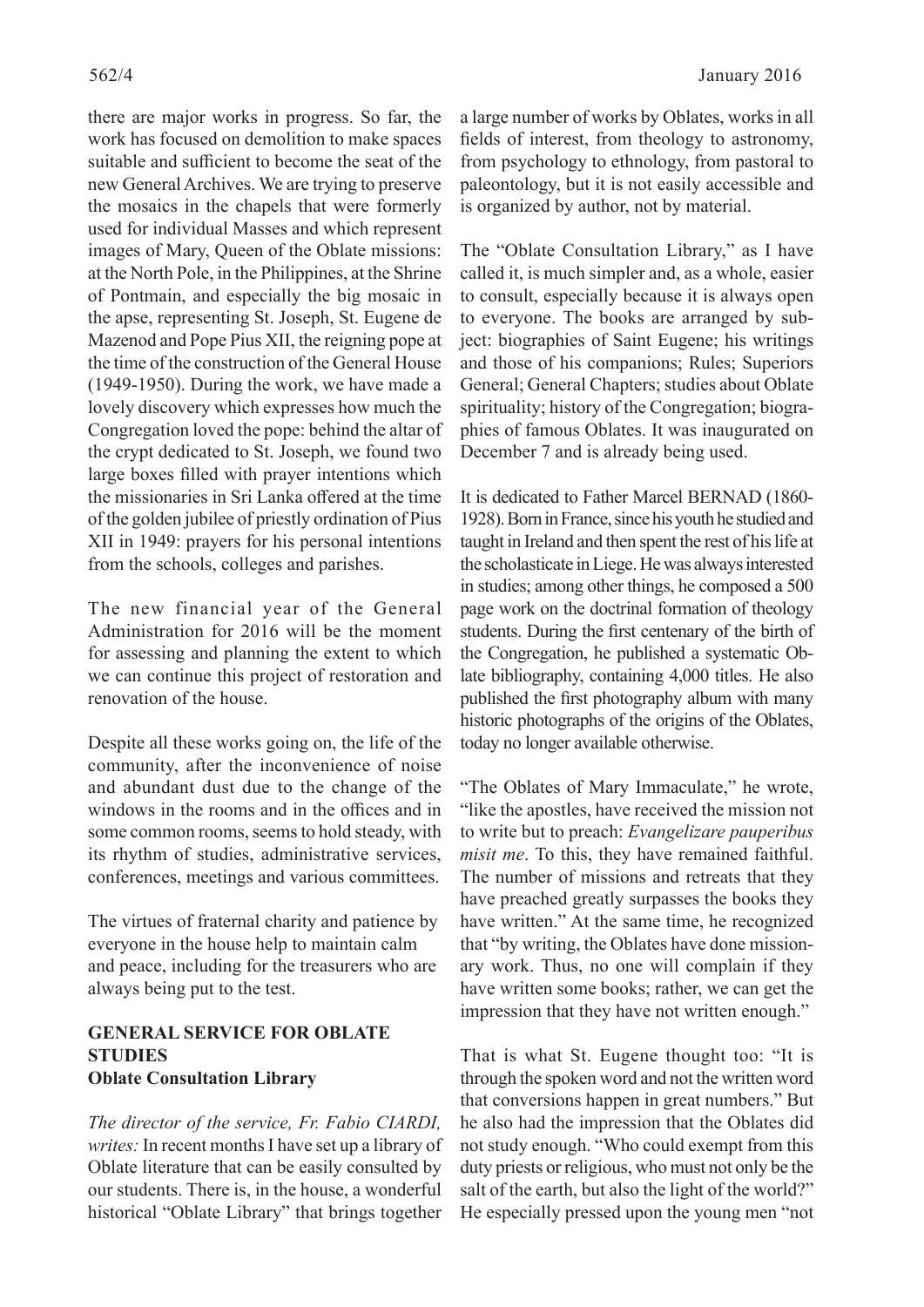to neglect their studies, not only of theology and philosophy, but also of literature… They should know their own language well and practice using it. It will be time well spent. Make fire erupt from the stone; but for that, it is necessary to hit it: the spark comes from the blow."

Then, when he opened the foreign missions, he began to ask the Oblates to write, to write, to write…and to publish, so as to make known all the wonders that the grace of God was accomplishing through them.

The photo of Marcel Bernad is located on the wall

of the new library (not by chance, he is shown with a book in hand!). Next to his photo are the photos of three famous Oblate writers, the first two great biographers of St. Eugene, RAMBERT and RAY and the first great historian of the Congregation, ORTOLAN. Between them, there is also the almost unknown photo of the sister of St. Eugene, put there only out of affection...

Finally, there is the document that marks the beginning of the Oblates, the application for authorization addressed to the Vicars General of Aix by the five who wanted to live together, dated 25 January 1816. An easy way to celebrate the bicentennial of its birth.

# **Africa-Madagascar**

#### **CAMEROON A holy hour with the poor**

"A holy hour with the poor" That is the key expression that motivated and set the tone for the day of December 8, 2015, Solemnity of the Immaculate Conception of the Virgin Mary and official launch of the third year of preparation for the bicentenary of the Congregation of the Missionary Oblates of Mary Immaculate in the Cameroon Province.

Indeed, in his letter of last September 8 to the Major Superiors of the Congregation concerning the feast of January 25, 2016, Father General encouraged all Oblates to "connect with the poor in a way that is significant and coherent with our lives." Thus, touched by the words of the successor of Eugene de Mazenod, Fr. Edward DAGAVOUNANSOU, Provincial Superior of the Oblates in Cameroon, Chad and Nigeria and the members of his council thought of launching the third preparatory year with a holy hour with the poor with their many faces, identified here with the prisoners in the Central Prison in the city of Garoua, northern Cameroon. On the program we had the Eucharistic celebration presided by the vicar provincial, assisted by the vicar general of the archdiocese (an Oblate), a provincial councillor, the provincial treasurer and the provincial secretary. Participating in the Mass were a group of Lay Oblate Associates, some faithful and the prisoners themselves. The

animation of the Mass (songs and readings) was assured by the prisoners themselves. After the Lord's table, everyone went to the table of the Oblates who offered lunch to all the prisoners. Cooking and sharing meals were provided by the lay associates.

It was a real "come and live" experience... moments full of emotion... the Eucharist and the meal: two gestures that were well chosen by the provincial administration to repeat to the prisoners the words of our holy Founder to the poor of the Church of the Madeleine two centuries ago, "You are God's favourites". These very same words have actually been inscribed on a picture painted in remembrance of this third preparatory year.

After living this day, it is difficult to find words to express our gratitude: Thank you! Thank you to the Lord for allowing us to realize and experience this event in love, brotherhood and peace. But also thanks to our Father General, Louis LOUGEN, who has been the motivator of this event, through his words that have aroused us to take action. In fact, next year, 2016, the Oblate Cameroon Province turns 70; and yet, this was the first time that the Oblates as a province did something like this.

May Mary Immaculate, "Mother and Queen of Mercy", obtain for each Oblate in our Province the grace to be merciful as our heavenly Father is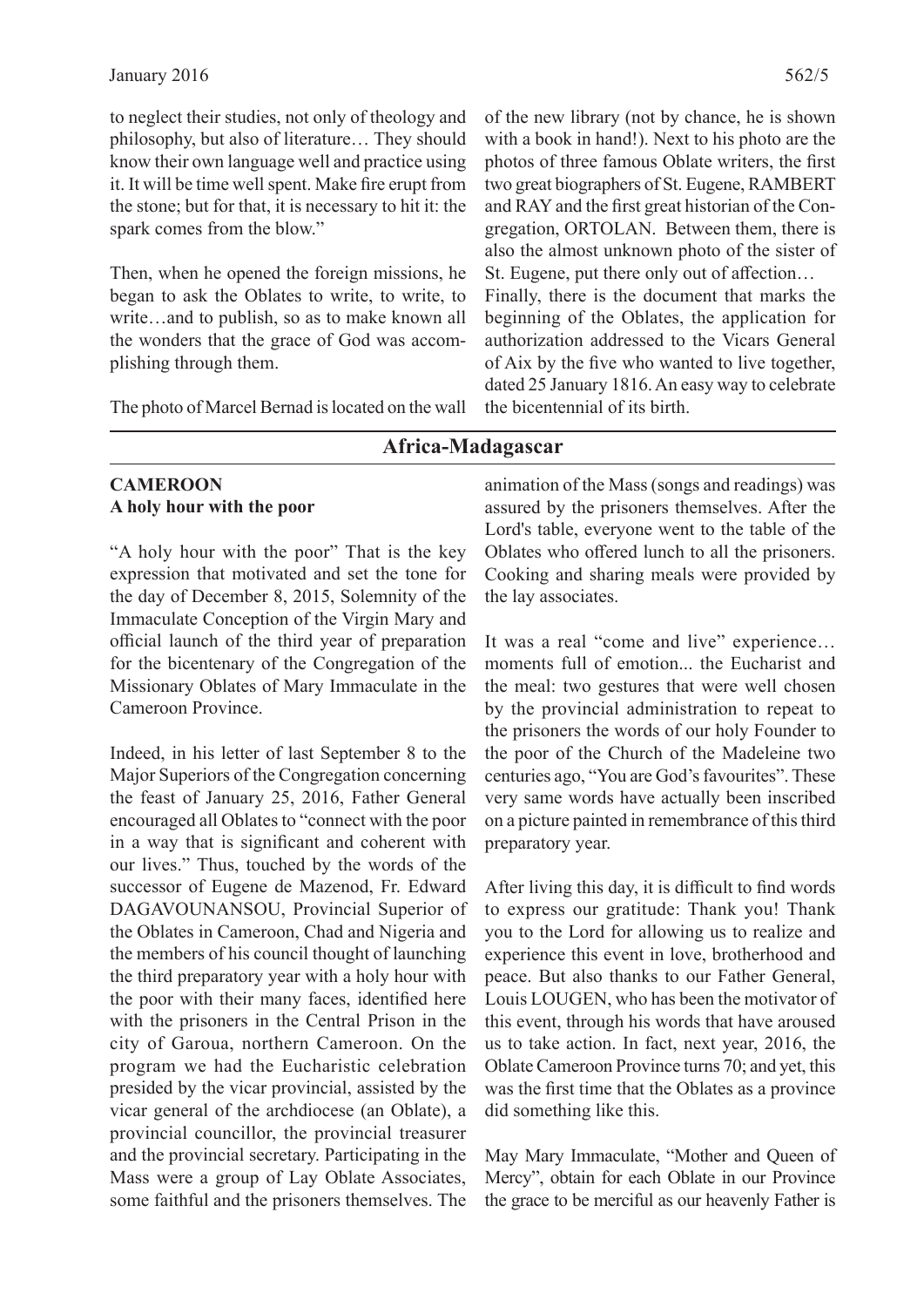merciful, so as to be open to other forms of poverty that surround us. For the greater glory of God, the salvation of souls and the good of the Church. Praised be Jesus Christ and Mary Immaculate! (Fr. Yundula AZIZ, provincial secretary)

# **ZIMBABWE A new MAMI group**

The question of officially launching MAMI has been in discussion for a while in the mission. On the 26th of September 2015, twenty two members gathered together at Mazenod House pre-novitiate to launch the MAMI program in the Zimbabwe Mission. The twenty-two members came from the three different parishes in the Archdiocese of Bulawayo were the Missionary Oblates of Mary Immaculate are ministering. They came from Our Lady of Lourdes Parish, Divine Mercy Parish, and Body and Blood of Christ Parish. The group was well represented in both genders and in age groups. There are now efforts to celebrate the 8th of December 2015 together with this MAMI group for the first time. We are hoping that the MAMI in Zimbabwe will contribute to the work of evangelisation in the Mission as we hope that they will help us to reach out the poor and most abandoned.

The Missionary Associates of Mary Immaculate are part of the Oblate family. They share in our Oblate undertakings, and in our missions. Its members work, with the means at their disposal, to support the Oblate mission work and help in our missionary apostolate. Under the protection of Mary Immaculate, the Mother of Mercy, they become apostolic auxiliaries to the Missionary Oblates. They share in our missionary joys and sorrows. They share in our battles and struggles, rejoicing in our success, making our Congregation ever more known, winning new members for it, propagating its publications, and helping in recruiting vocations to the Oblate way of life. In return, we as Oblates grant them a share in our prayers and good works. We pray in a special way for them as members of our family. Through the Associates, we reach out to the poor and bring the Good News of the kingdom of God.

The day at the pre-novitiate began with adoration which was led by Deacon Lucky MANDAVA, who

reminded all who participated at this adoration that the Associates and the Missionary Oblates of Mary Immaculate are one family. The Associates will share in our Oblate spiritual benefits.

Immediately, after adoration, the mission superior, Fr. Charles NABWENJE, then gave a very inspirational talk on the Founder of the Oblates, St. Eugene de Mazenod. The talk was so animated that it left the members thirsting to know more about the Oblates.

Fr. Themba CHIPEMBERE also facilitated a talk on the history of the Oblates in Zimbabwe. Fr. Pamidzai MUDZUDZA crowned the day with the celebration of the Holy Eucharist. (Fr. Themba CHIPEMBERE in the Zimbabwe Mission Newsletter Sept.-Oct.)

#### **SOUTH AFRICA, NORTHERN PROVINCE Lay Associates prepare for province amalgamation**

On the 20th to the 22nd of November 2015, 23 oblate lay associates from all three South African oblate provinces met for the first ever retreat as one United body. The associates met at Parnassus Farm (Magalisburg) - the camp site of St. Benedict's oblate school in Johannesburg.

The retreat master Fr. Thabang NKADIMENG, Director of the Associates in the Northern Province, preached the retreat on the theme "The Interior Castle". As we approach the amalgamation of provinces, many steps have to be taken just as the soul has to enter different chambers in the castle to reach the diamond who is God, as we find in the spiritual writings of St. Teresa of Avila.

St. Teresa of Avila teaches us how to trust in God and how to always be aware of the need to remain within the castle and not outside.

The retreat is a time of introspection: knowing myself and my calling as a Lay Oblate Associate. How can I as a lay person live the Oblate spirituality in my everyday life? What novelty, if any, do I bring to the Oblate world especially during this time of globalization?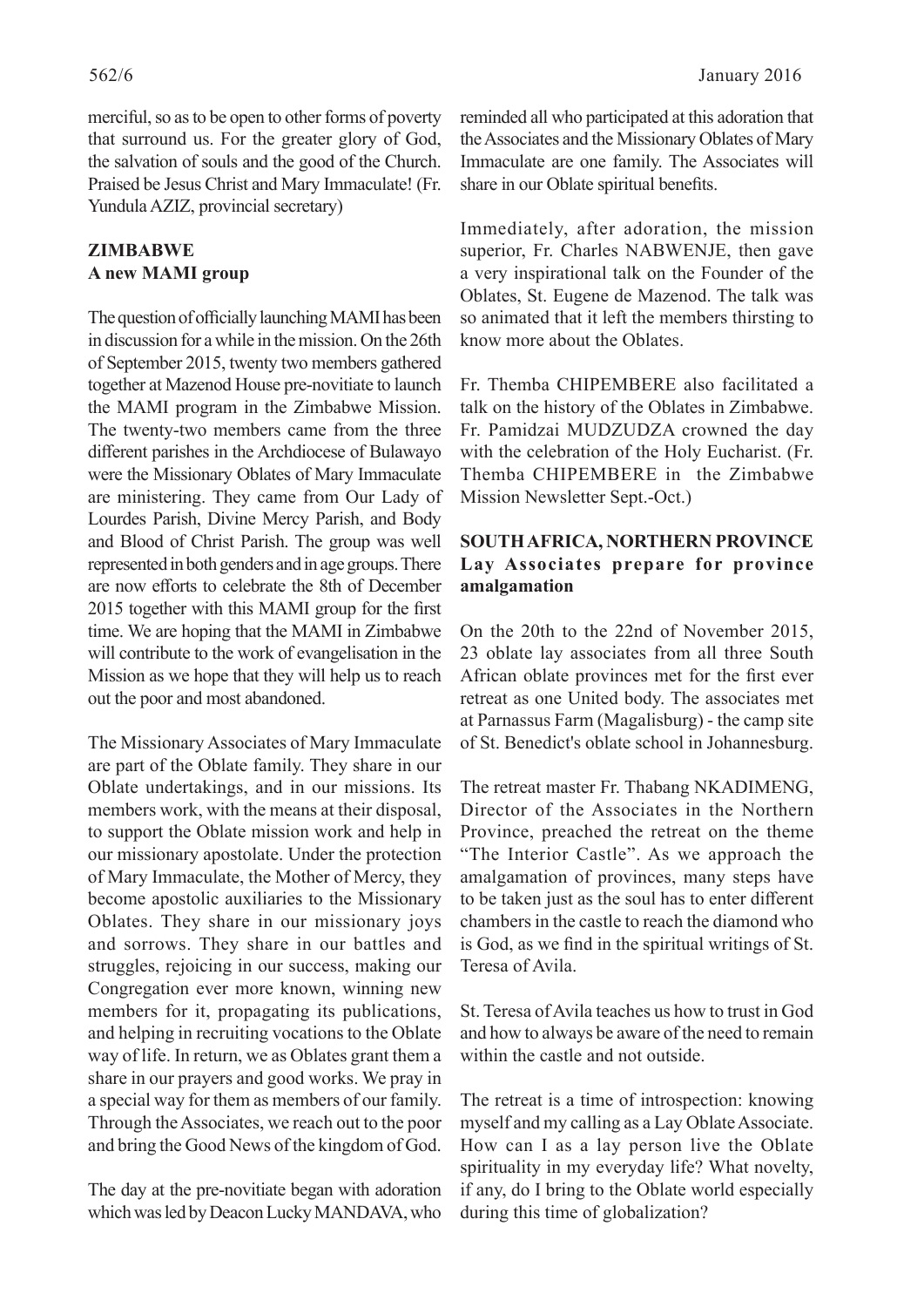As the new united province will most likely venture into new ministries or retake ministries that have since died, the associates feel a period of discernment is necessary and the involvement of the laity is paramount.

The 23 members representing the three provinces continue as "Proudly Catholic" and embark on going into the world preaching Christ and Him Crucified. It is God who has called us to this most noble vocation and will make sure the united province continues the good Oblate work begun by so many missionaries before. St. Eugene will exhort us once again to leave nothing undared for the Kingdom of God.

"God will never ask of us anything beyond what we can do." (St. Eugene de Mazenod, September 27, 1842.) (Oblate Associates of South Africa)

### **Asia-Oceania**

#### **SRI LANKA, COLOMBO Remembering Fr. Rodrigo**

Fr. Michael RODRIGO'S death anniversary was celebrated at Buttala, Moneragala, the place he was gunned down on 10th November, 1987. There were a number of villagers who came to pay tribute to him. Fr. Rohan SILVA, the Provincial Superior, Fr. Emmanuel MOSOEU, the General Councilor for Africa and Madagascar, priests and sisters from the diocese and several Oblates participated. After the Mass, which was celebrated by newly ordained Frs. Philip NANAYAKKARA OMI and Dhanushka FERNANDO. Professor Anton Meemana spoke to the gathering on the spirituality of the environment and our responsibilities. (http:// omicolombo.com/)

#### **PHILIPPINES**

#### **First Filipino OMI Provincial dies in automobile accident**

On December 4, Fr. Jose (Joe) ANTE died in an automobile accident in Matanao, not far from his home in Cotabato City. In 1976, he earned the distinction of being the first Filipino OMI Provincial. During his term (1976-1981), he organized socio-economic programs such as cooperatives and free education for children through the Christian Children's Fund. The CCF funds, generated by the U.S. citizens who sponsor children for one year (for medicine and education), supported over a thousand children.

Born in 1936, he professed his first vows as an Oblate in 1957. In 1960, after finishing hilosophy

studies with now Orlando Cardinal QUEVEDO (both of them graduating at the top of their class) at San Jose Seminary, he proceeded to Rome where he obtained his Licentiate in Sacred Theology. He was ordained in Rome in 1964.

Fr. Ante's first assignment was as Dean of Notre Dame of Jolo College, where he later became President in 1972. While in Jolo, he got involved in establishing consumers cooperatives, credit unions, housing cooperatives and various socioeconomic development projects, training outof-school youth in carpentry and refrigeration, assisting Badjao fishermen to secure loans for their small boats and helping farmers improve their agricultural techniques.

After his service as provincial, he became the fourth president of Notre Dame University in Cotabato (1982-1992).

He also became a member of the Regional Consultative Commission (RCC) for the Autonomous Region in Muslim Mindanao. As member of the RCC, Fr. Ante had the opportunity to help protect the rights of the inhabitants, and to give impetus to the development of the region—Christians, Muslims, and Highlanders alike.

Fr. Ante went on to spend about 15 years in the Vicariate of Jolo, in various capacities—parish priest of Siasi, Sulu; Rector of the Cathedral; Director of Social Action and Justice and Peace; parish priest of Bongao, Tawi-Tawi. He also had a stint at the Our Lady of Grace Parish in Grace Park, Caloocan City. Wherever he was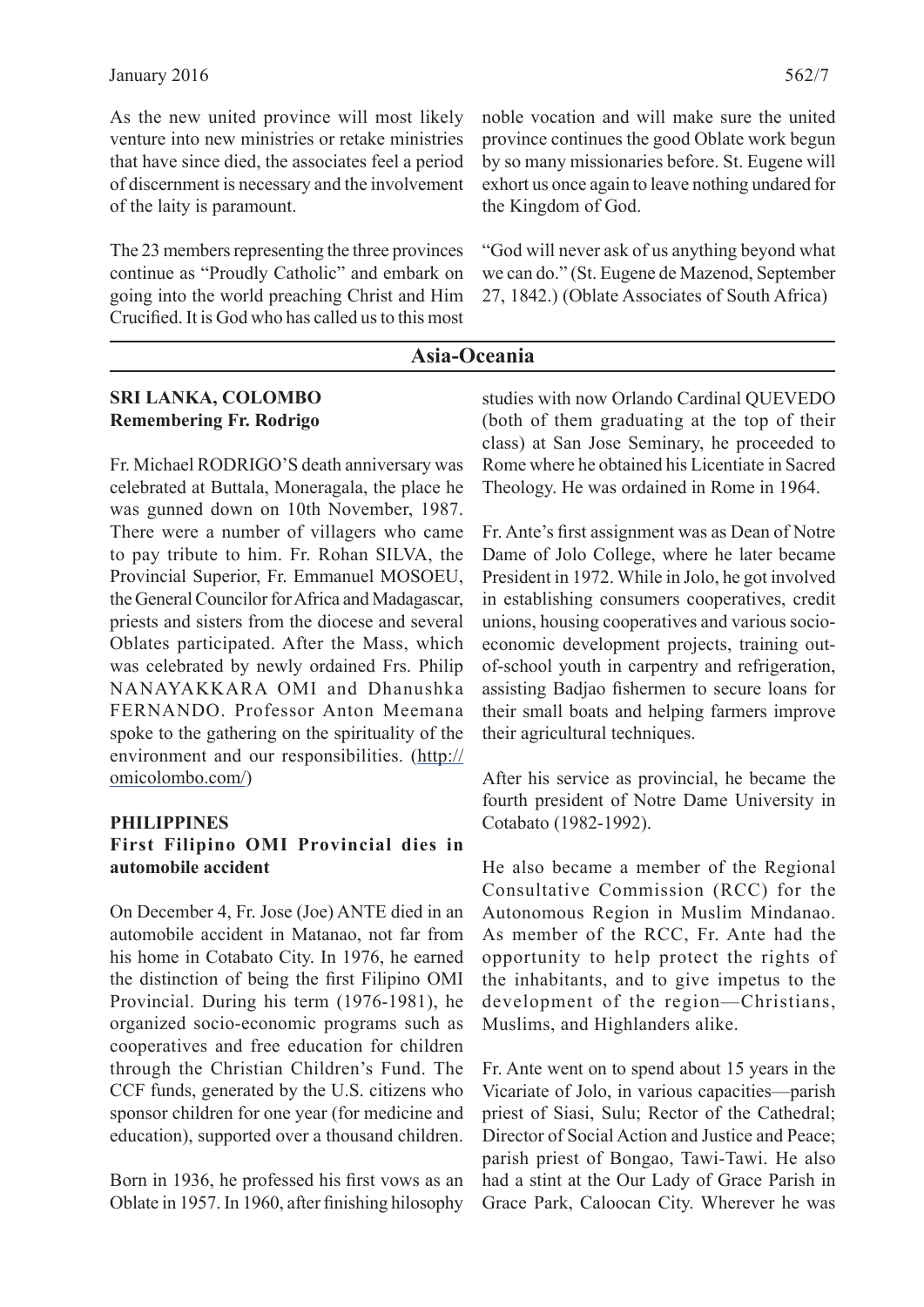assigned, he was always on the lookout for ways to help people uplift their lives and develop the community. He stayed close to the people he was working with and ministering to.

On December 9, Cardinal Quevedo presided

# **Canada-United States**

#### **NOTRE-DAME-DU-CAP Mission in Côte-Nord**

At the invitation of Fr. Luc TARDIF, provincial, last November 12, right after the provincial congress, a certain number of Oblates were invited to bring together their reflections, plans, concerns, etc., regarding our mission in Côte -Nord. Present were: Gérard BOUDREAULT, Gérard TSATSELAM, Cornelius Ali NNAEMEKA, André LAROCHE, Jacques LALIBERTÉ, Raymond MARQUIS, Laurent DESAULNIERS and Luc Tardif.

The indigenous peoples of Côte-Nord experience many difficulties: the tough life of the youth (often without work) is manifested by suicides, dependence on alcohol and drugs; the violence done to women has been brought to the fore by the Val d'Or revelations*… (Editor: numerous allegations of assault and sexual abuse of local aboriginal women by members of the provincial police.)*

Our missionaries also have their challenges: competition caused by certain Christian sects (Baptists, etc.); promotion of the traditional indigenous religion; and especially attachment to a traditional and superficial way of living Christianity: many Innus hold on to certain rituals (baptism, funerals) without an adequate preparation to give these a deeper meaning.

What orientation should we give to our missionary practices? That's a big question that must remain open to research! Shouldn't we live more intensely the events which interest our people? Shouldn't we risk "going forward into unknown lands?" Is it necessary to respond to all the pressures? Should we not reserve some time for ourselves to spend together in fostering our Oblate life as a team?

The sacraments are an excellent opportunity for catechesis: isn't it vital to form teams that can assure an meaningful preparation? Shouldn't we working with Muslims, a very good leader, a true missionary disciple."

at Fr. Joe's funeral Mass at the Archbishop MONGEAU Chapel at Notre Dame University. The Cardinal remembers his classmate as a "wise, intelligent, soft-spoken missionary who loved

live close enough to the people so as to understand what will make them grow in their personal relationship with God?

Looking toward the future… It seems urgent that we get younger co-workers but that does not appear to be an easy job. The faith of the grandmothers no longer passes automatically to their grandchildren. There are significant intergenerational hurts! We really need to adjust.

We absolutely need to focus more and strengthen our life as a team; we need to devote time and energy to it! We need new perspectives and a powerful tonic! "Praying together and rejoicing together." (INFO OMI 1 December 2015)

#### **OMI LACOMBE The Eternal Stranger: Ministry with Migrant Farmworkers**

Every spring, as monarch butterflies begin their long journey from Mexico to Canada, they are followed by tens of thousands of human migrants. They come, summer after summer, to harvest fruits, berries and vegetables, low paid work for which few Canadians are interested in applying. The migrants, mostly Mexican men, are part of the Season Agricultural Worker Program (SAWP). Their labour and low wages help keep Canadian agri-business competitive and Canadian produce relatively cheap.

One of these men is Antonio. Antonio had been coming to Canada every year for over 20 years, usually arriving in April and returning home in December – the maximum stay allowed under the program. He leaves behind his wife and family –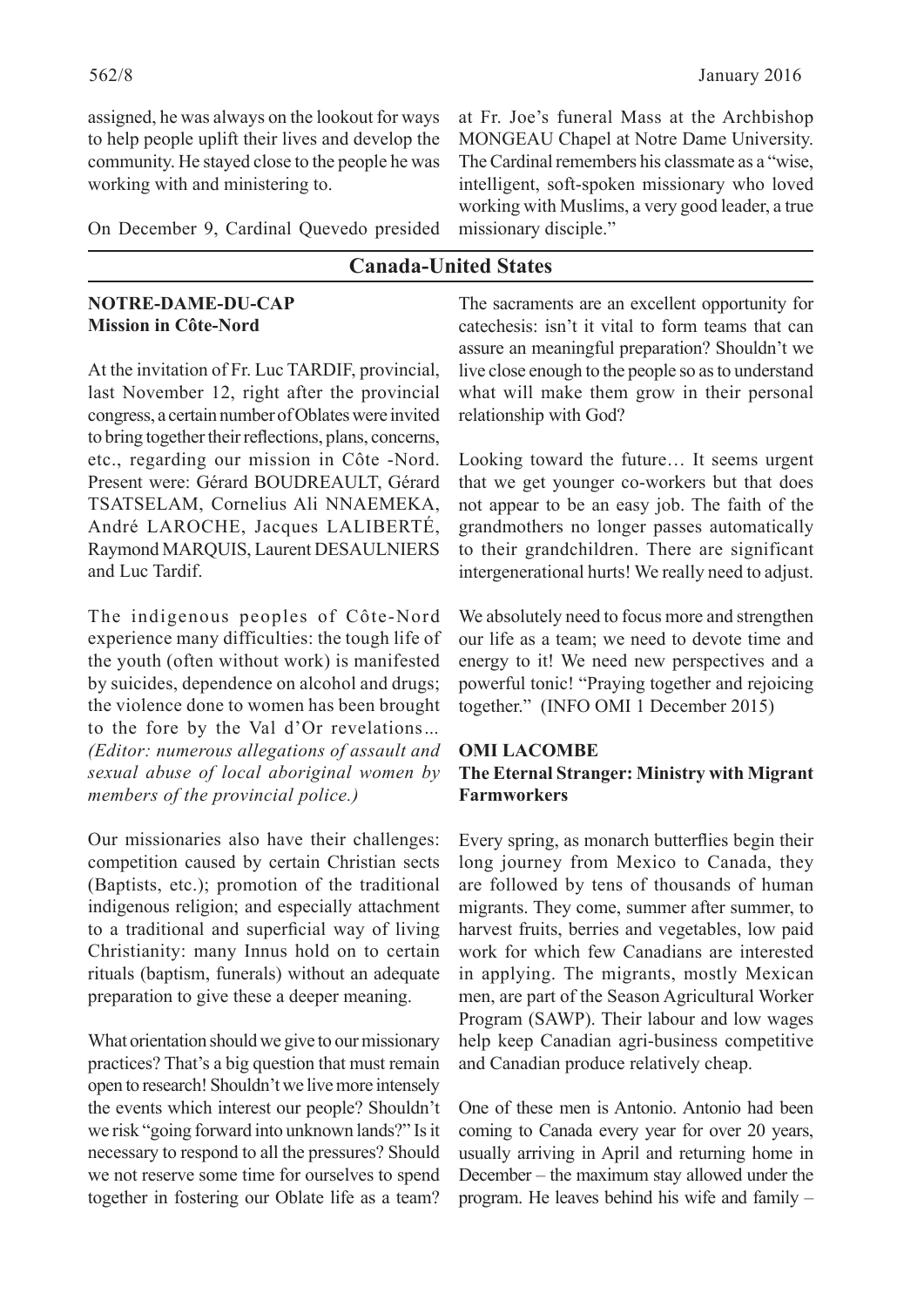only those who have wives and children are allowed into the program. Although Antonio spends most of his life in Canada, he will never be allowed to become a permanent resident or to bring his family.

Life in Canada is lonely and the work difficult. But Antonio hopes that, after paying his expenses in Mexico and Canada, he can put aside enough cash to pay for the education of his children. Others are saving to buy a little house or a small business – all depending on the quality of the harvest and the number of hours they are able to work. Over the years Antonio has learned a little English, but there is little opportunity to practice. Antonio and his co-workers live in a kind of barracks, 50 km from the nearest major town. The program does not provide for language classes; the work days are long and Antonio has little opportunity to interact with people other than his co-workers and bosses. The workers remain eternal strangers in the country where they spend so much of their lives. At the same time, those who stay in Canada for the full term of 8 months per annum become strangers to their families back home. Antonio has missed the birth of his children, their birthdays, their graduations and the funerals of his parents.

Oblates in British Colombia (Otto ROLLHEISER) and in Manitoba (Thomas NOVAK) have been part of ministries that befriend and support workers like Antonio. As a student at St. Paul University in the 1980's, Thomas studied the liberating leadership of Cesar Chavez, founder of the United Farm Workers. Chavez led many successful actions to improve the working conditions of Mexican and Mexican American workers who harvest the fruit and vegetables of California and Texas. Today Thomas coordinates a volunteer ministry to another generation of Mexican farm workers; it is based out of Winnipeg's St. Ignatius Hispanic Catholic Community.

During the harvesting season, Thomas organizes monthly celebrations of the Eucharist in Spanish for Mexican workers in Portage la Prairie and in the village of St. Eustache. The goal of the ministry is not just to provide religious services but to address the isolation of the men, to help them make some contact with the community and to give them a sense that they are cared for

and that they are valued for more than for their labour. Thomas and other volunteers visit with the workers on Friday evenings when they are driven into town to do some shopping and their banking. The volunteers try to address any problems that the workers bring to their attention. Every year the ministry organizes special celebrations around Mexican Independence Day (September 15). The celebrations include a supper prepared by the parishes in Portage and St. Eustache and soccer matches between teams from the larger farms.

In 2009, Thomas co-founded the Migrant Workers Solidarity Network. The MWSN is a more political coalition that educates Manitobans about the realities lived by migrant SAWP workers like Antonio. Its members also campaign for better working conditions for the workers. They have successfully lobbied Manitoba's NDP government to assure that SAWP workers are covered by the provincial medical health plan. In 2015, MWSN volunteers began organizing language classes at two of the farms.

There remains much to do. Although SAWP workers pay the same taxes as Canadian residents, they receive few of the benefits received by other workers. They pay into the national Employment Insurance plan, but cannot collect benefits. Most provinces still deny them participation in provincial Medicare plans. In 2013 the Harper Government stripped SAWP workers of the possibility of applying for the child tax benefit. Workers in most provinces are subject to abuse by recruiters and may be removed from the SAWP program if they are suspected of communicating with a union organizer or otherwise stand up for their rights.

If you would ask Antonio what would be the change he longs for most, he (and many of his co-workers) would say that it would be the opportunity to bring his family here and to make Canada his permanent home. The MWSN is linking up with like-minded coalitions across the country to encourage the new federal government to provide a pathway to permanent residency for all temporary workers. The rallying cry is "Good enough to work here, good enough to live here".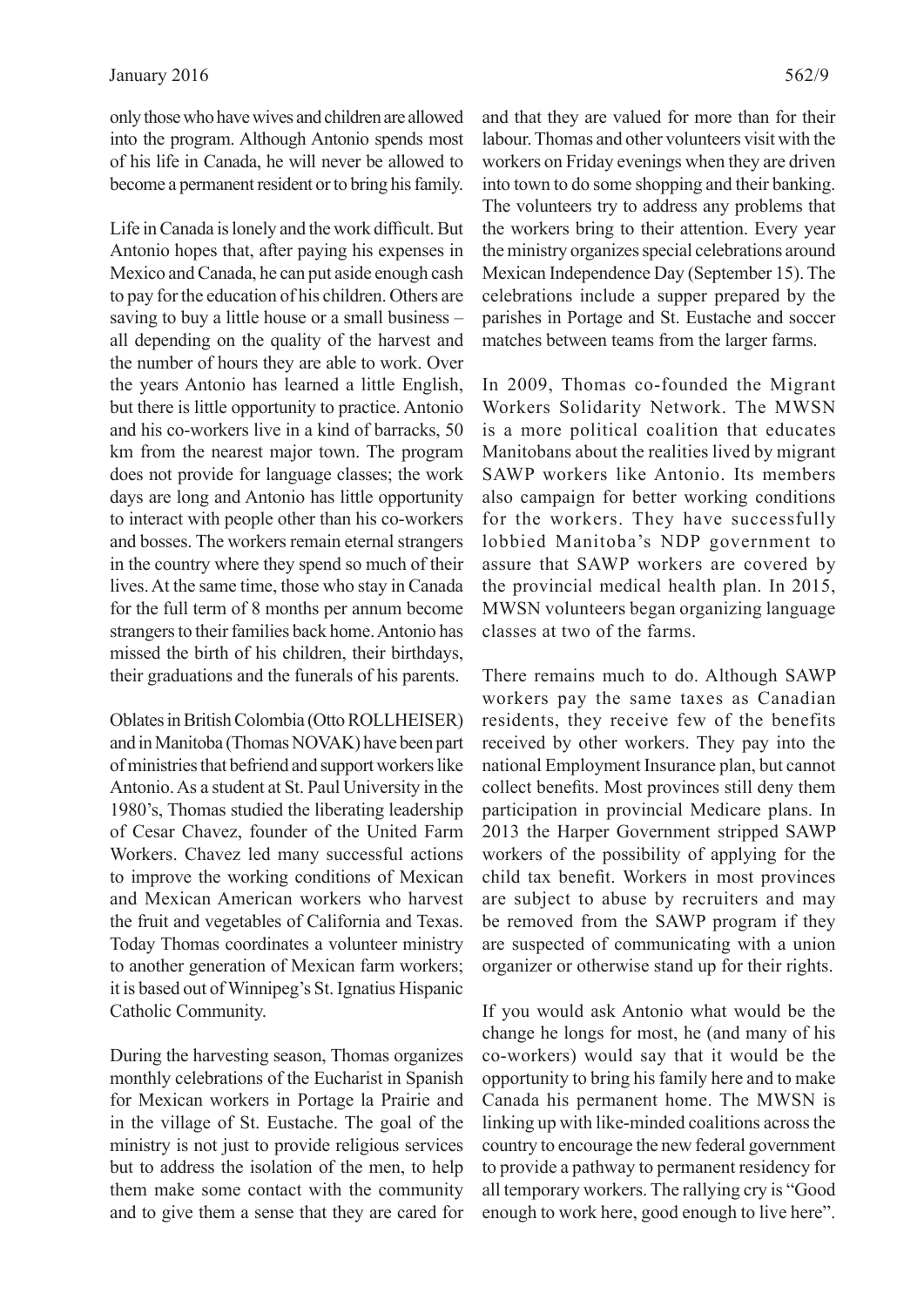The volunteer work that Thomas does among migrant workers is another way that Oblate priests, brothers and associates of OMI Lacombe Canada seek to be present to those who have been pushed toward the margins and, like St. Eugene, to help them to appreciate their dignity as beloved children of the Creator. (http://www. omilacombe.ca/)

# **UNITED STATES An honor for an Oblate Brother**

On Sunday, November 29, Bro. Thomas CRUISE of the Immaculate Heart of Mary community in Tewksbury, Massachusetts, was the recipient of the Cheverus Medal Award from Sean Cardinal O'Malley, OFM Cap., at Holy Cross Cathedral in Boston.

The recipients, who include lay people, religious and deacons, are chosen for their service to the Church for an extended period of time and in a quiet, unassuming and possibly unrecognized fashion.

In 2012, Bro. James LUCAS was a recipient as was Bro. Charles GILBERT in 2010.

This award was instituted by Cardinal O'Malley in 2008, the bicentennial year of the Archdiocese. The medals are conferred upon recipients annually on or around the Solemnity of Christ the King to those who are selected from throughout the Archdiocese.

The silver medal bears the image of Bishop Jean-Louis Anne Magdelaine Lefebvre de Cheverus. On the reverse side is Bishop Cheverus' coat of arms and episcopal motto "diligamus nos invicem" (let us love one another). Bishop Cheverus was the founding Bishop of Boston. He served from 1808 until 1824 when he returned to France. He died in 1836 as the Archbishop of Bordeaux.

# **OMI LACOMBE A church with no walls in Hamilton**

On October 7, Bishop Doug CROSBY and Frs. Tony O'DELL and Jarek PACHOCKI launched their initiative for a church without walls outside St. Patrick's Church in Hamilton. At the ceremony of unveiling the statues and the new prayer space, Fr. Tony quoted Pope Francis about the role of the church, " … A church should be a bridge, not a road block."

Taking down the fence surrounding St. Patrick's Church building was a clear sign of the welcoming spirit of hospitality. New statues of the Homeless Jesus and St. Patrick, crafted by internationally known artist, Timothy P. Schmultz, brought the Gospel message outside of the church itself to all who pass by.

Eight feet tall on a four foot pedestal, the statue of St. Patrick, the great saint, known as the "Apostle of Ireland", is an imposing and inspiring figure on the grounds. The dimensions are monumental and heroic – fittingly "larger than life" for a missionary saint who was called by our Lord to evangelize a barbarous land.

The image of the Homeless Jesus is both unusual and arresting. In his comments, Bishop Doug said, "Jesus knew what it was to be bullied, to be falsely accused, arrested, abandoned, condemned to death, imprisoned and executed. The statue challenges us to reach out to those who are suffering." Only after one really looks at the statue will they learn the message: "If they really look at the feet, they will see the wounds in the feet and they will identify it as Jesus." (http://www.omilacombe.ca/ and http://www. stpatrickshamilton.ca/thechurchwithoutwalls/)

# **NOTRE-DAME-DU-CAP A papal medal for the provincial**

Last December 8, on the occasion of the feast of the Immaculate, Archbishop Terrence Prendergast of Ottawa presided at the Eucharist and bestowed the Pro Ecclesia et Pontifice Medal on several persons, among whom were Fr. Luc TARDIF and Sister Lorraine Desjardins, Superior General of the Sisters of Charity of Ottawa. This papal decoration was established by Pope Leo XIII on July 17, 1888. It is usually awarded to laity or members of the clergy for exceptional services to the Church. It is the highest honor that can be attributed to lay persons by the pope.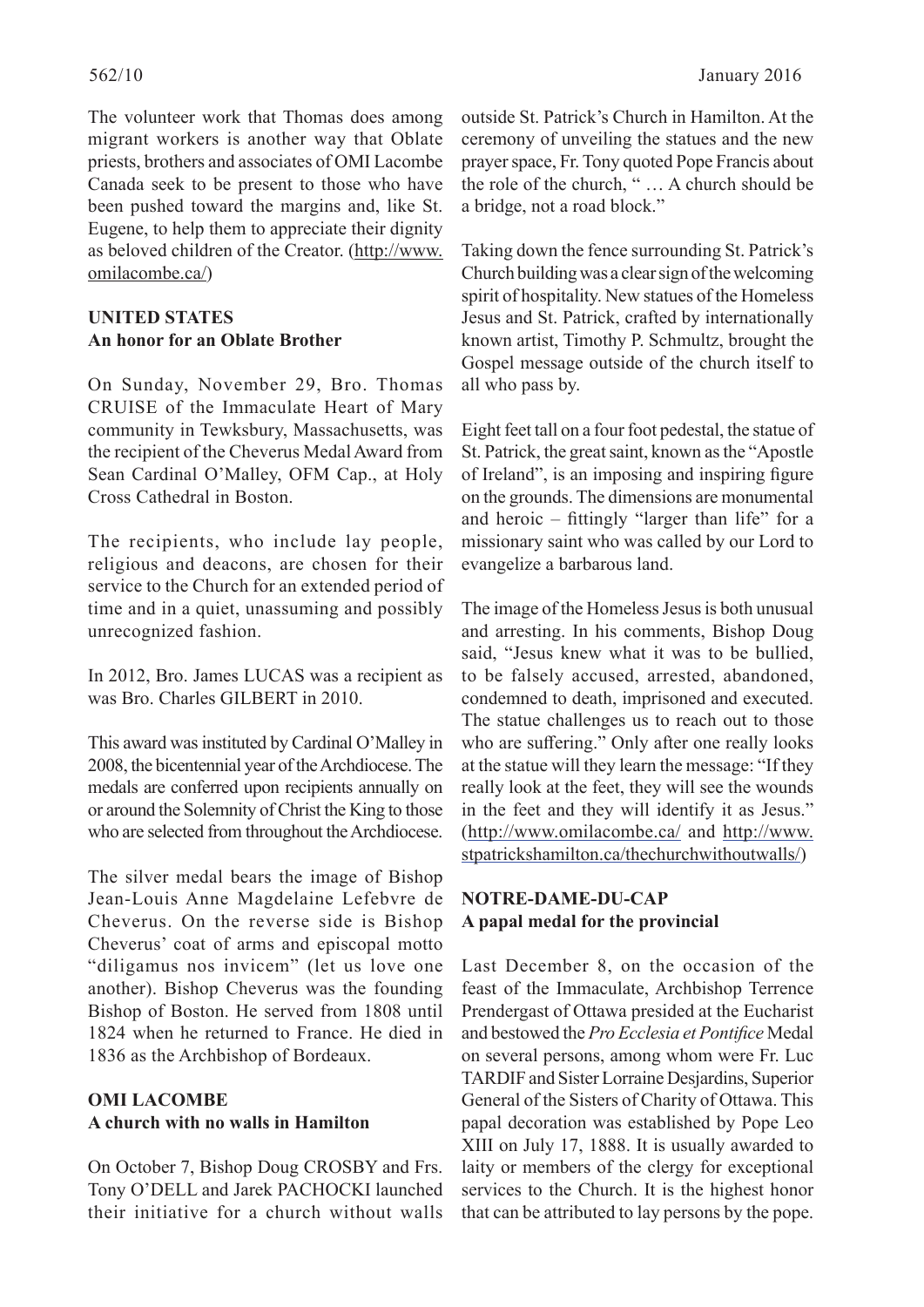It is noteworthy that several other members of the province have already received this award, among them Fathers Alexandre TACHÉ, Yvon

#### **ENGLAND English Martyrs Parish: 150 years**

The year 2015 is a special period of time in the history of English Martyrs Parish, Tower Hill, London. This year we have been celebrating the 150th anniversary since the foundation of the parish. On 6th February 1865, the area of Tower Hill, London, then known as Rosemary Lane, was confided to the pastoral care of the Oblates of Mary Immaculate. The mission was entrusted to Fr. Robert COOKE, who was the Provincial at the time.

The celebration of 150 years was inaugurated last 22 February with a Mass celebrated by the Superior General of the Oblates, Fr. Louis LOUGEN. This Mass was celebrated with the 'Friends of St. Eugene' – a Lay Association of the Oblates of the Anglo-Irish Province – who came from various parts of England. After the Mass Fr. Louis led an afternoon of reflection with the Friends of St. Eugene. There was another simple celebration organised by the Parish Pastoral Council on 21 June with a Mass of Thanksgiving. It was attended mostly by our parishioners together with the English Martyrs School and a few invited guests, especially some Religious Sisters. After the Mass, the congregation moved to the school grounds for a picnic to celebrate the event.

To mark this special year in the life of our Faith Community, the closing of the celebrations took place on 1 November with the Bishop in charge of our area. The Auxiliary Bishop Nicholas Hudson presided at this Thanksgiving Mass while the English Martyrs School children led the singing. Bishop Hudson also thanked all the Oblates who gave of themselves for this particular mission here in Tower Hill from 1860's onwards. He said "Today we salute them and thank God for the graces he worked through them. Pride of place must go to your founding BEAUDOIN, Francis MORRISEY, Eugene KING and undoubtedly several others. (INFO OMI December 15, 2015)

#### **Europe**

Father, Fr. Robert Cooke, to whom you have a fine memorial towards the back of the church". He also reminded us that: "On this day, we recall with affection another saintly person who was also part of your earliest days, Mother Magdalene Taylor, Founder of the Poor Servants of the Mother of God. When the Oblates moved to Prescot Street, she and three sisters moved into a small house in Chamber Street. She was declared Venerable only last year; and is also likely to be canonised in due course". (Fr. Francis DANIEL in Oblate Connections – December 2015)

#### **GERMANY Giving a home to refugees**

As of January 2016, about a hundred refugees from different countries, men, women, children, families, will be living at the house of the Oggelsbeuren Foundation. Since May of 2014, this building has been at the disposition of about 80 refugees. The Foundation is directed by the Foundation Council and the Board of Trustees. An Oblate, Fr. Alfred TÖNNIS, is part of the Foundation's Board of Trustees.

Beginning on January 1, 2016, two Oblates (Frs. Heinrich MAYER and Alfred TÖNNIS) will live in the main house. A private chapel and various apartments make up the community space and are available for those who would like to visit and temporarily share their life.

This project was preceded by a two-year process, developing its own concept in the sense of "giving a home" to refugees. A steering group of competent persons was formed. There were visits to refugee camps in Malta, Greece and Lebanon. The people and leaders of the small village of Oggelsbeuren (450 people) were part of the process. The media were encouraging.

The idea of fleeing is a very current issue, not only in terms of the many refugees who are on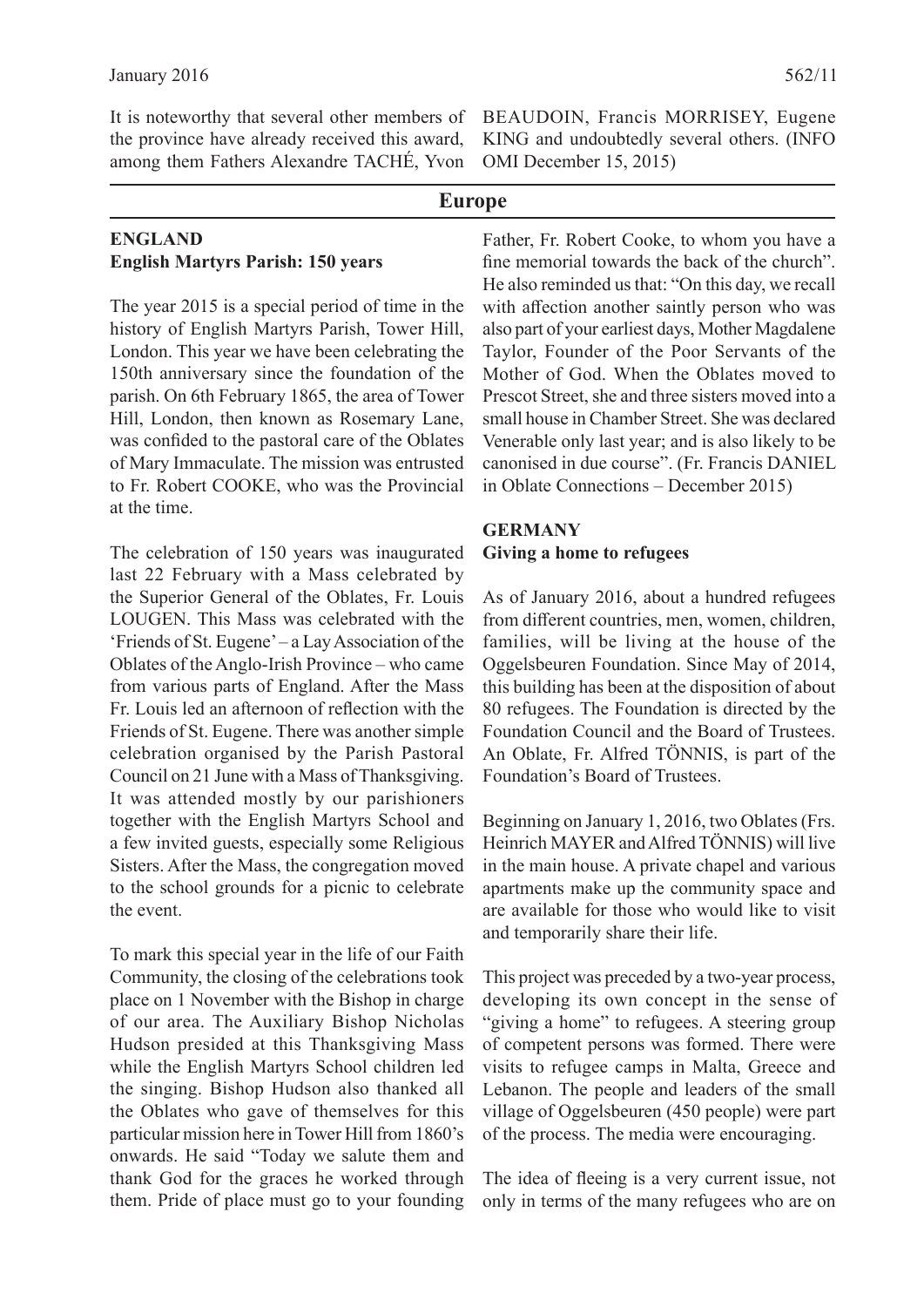the road. In our society, we are living various kinds of escape: escape into alcohol, drugs, sex. Escape into the "reality" of the Internet (there one can custom build embellished or even invented profiles -- then live with them for quite some time). There is the escape of the body (plastic surgery, excessive sports, mental disorders as a result of no longer being able to tolerate one's own body). There is the escape into relationships; escape to the monastery; escape into religious fanaticism; escape into violence. There is also "tax evasion", another form of escape. Escape from responsibility. Escaping, fleeing: it is the issue of our time.

Also very current is the theme of the home, of being at home. Where am I at home? What do I mean by "home?" Is it about persons? Is it about buildings and places? Is it about ways of thinking or philosophical structures? Is it religion? Is it a culture? Is it a relationship with God? The lack of a home is also a theme for our time.

The ideas of escape/flight and feeling at home are also great biblical themes. There is the escape of persons from God's command (Jonas); the flight of the Holy Family; the escape of entire peoples. We also encounter "economic refugees" and "refugees" in terms of violence and natural disasters.

The Oblate provincial and his council have accompanied the development of the project. Already under the provincial, Fr. Thomas KLOSTERKAMP, Fr. Tönnis was allowed to take on a decisive role in the development of the project. Under the present provincial, Fr. Stefan OBERGFELL, the provincial council has decided, after consulting the bishop, that Fr. Alfred Tönnis and Heinrich Mayer can live and work in the Foundation.

We want these fleeing people to feel a bit at home,

through our work, through prayer, worship and interreligious celebrations, through our witness of the Christian Good News and of our Rule and of the spirit of our religious community. Two prenovices of our Central European province have already lived with us for a while and have learned of our work.

There are Oblates who work with refugees in various countries: one could surely mention Italy and Spain. They have supported and even developed projects of their own. In many places, this work with people in flight is increasing. For me, it would be important to work in a network. We could cooperate better on the international level. Perhaps it would be good not only to develop the "work with refugees in the whole Oblate world" with conferences and presentation of projects, with tools and its own website, but also, through our very work and a process to develop new missionary energies. Here, we have experienced that with this work, we also reach people who have been distanced from the Church or people who are religiously neutral. Here too a missionary field is opening up. We are experiencing that something new is emerging and a very good interreligious dialogue is beginning.

For me, the refugees are messengers of God. They pull us out of the fences around us, out of our structures, our oasis of well-being and our borders. They broaden our view. They transcend borders and challenge us. They oblige us not to define the works of mercy and a revitalization of our missionary spirit, but to live it.

Especially in view of our 200th Anniversary Year, we could deal with this challenge of God more intensely  $-$  in our work, in the spiritual and family life of a religious family found in the whole world: finally, our Pope Francis requires us specifically to receive refugees into our religious houses. (Alfred Tönnis)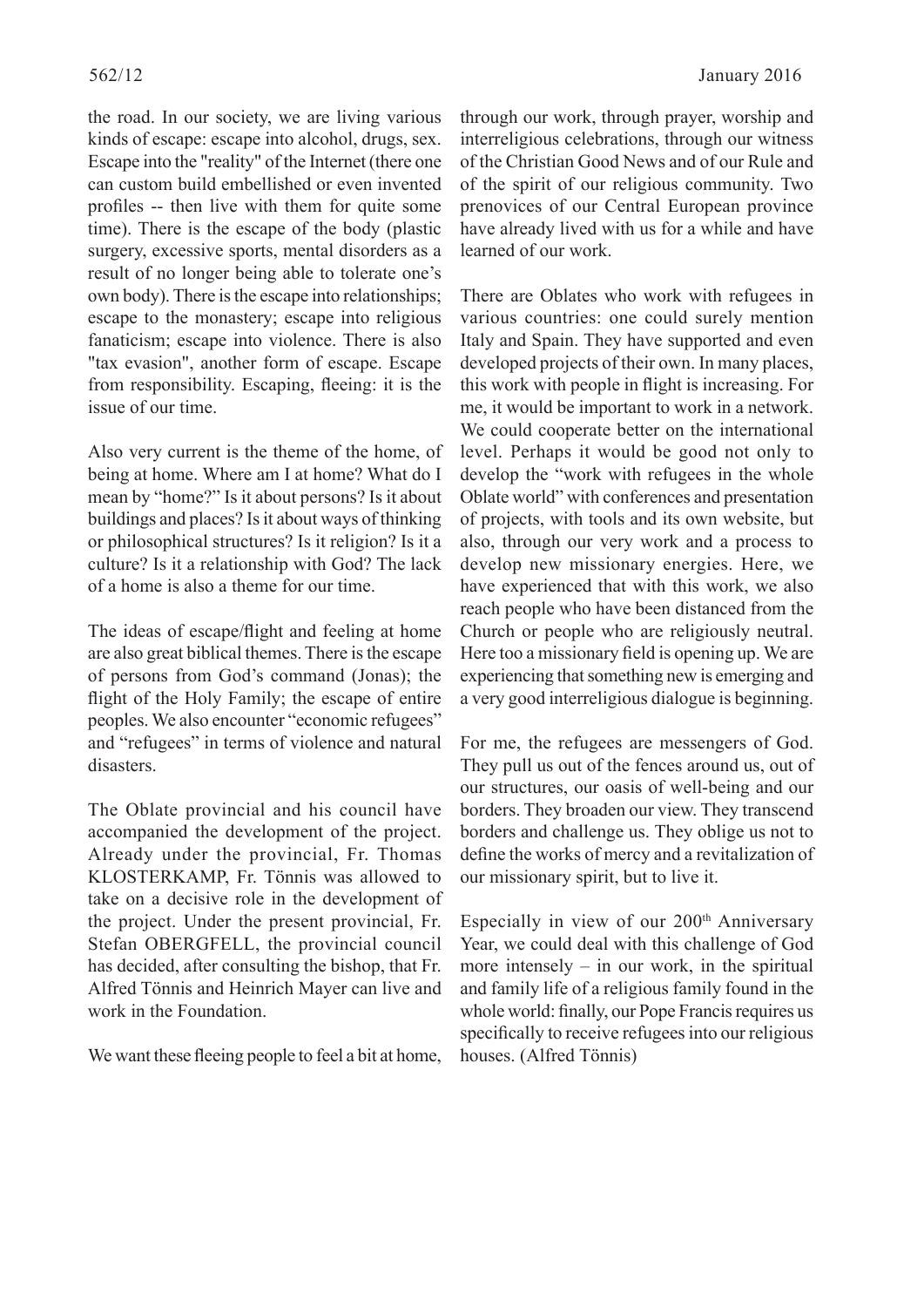# **Anniversaries -- February 2016**

#### **70Years of religious life**

1946.02.17 08607 Bro. Olivier Charpentier Canada, N.D.-du-Cap

#### **65 Years of religious life**

#### **65 Years of priesthood**

 1951.02.18 08098 Fr. Henri Reignat France 1951.02.18 08124 Fr. Jean-Paul Vantroys Canada, Lacombe 1951.02.24 08087 Fr. Louis Doazan France

#### **60 Years of religious life**

#### **50 Years of religious life**

#### **50Years of priesthood**

1966.02.20 11095 Fr. Georges Vervust Belgium/Holland

#### **25Years of religious life**

#### **25Years of priesthood**

| 12833 |
|-------|
| 12841 |
| 12842 |
| 12920 |
| 12951 |
| 12919 |
| 12916 |
|       |

1946.02.24 08118 Fr. Michel Lynde France

 1951.02.17 09631 Bro. Gilbert Pullenayagam Sri Lanka, Colombo 1951.02.25 09640 Bro. Jos Huyben Belgium/Holland 1951.02.27 08980 Fr. Albert Danker South Africa, Natal

1956.02.17 10081 Fr. Augustine Makhokolo South Africa, Northern

 1966.02.06 11711 Archbishop Jabulani Nxumalo South Africa, Natal 1966.02.17 11722 Fr. Derrick Butt South Africa, Natal 1966.02.17 11723 Fr. Ronald Cairns South Africa, Northern

1966.02.12 11159 Fr. Giuseppe Rebussi Indonesia 1966.02.20 10957 Fr. Lucas Casaert Bolivia 1966.02.20 10952 Fr. Gerard Delbeke Congo 1966.02.20 11092 Fr. Gerardo Van de Walle Argentina-Chile

 1991.02.06 13395 Fr. Mokone Joseph Rathokoa South Africa, Central 1991.02.06 13293 Fr. Ronald Rehbock South Africa, Northern

1991.02.06 13343 Fr. Mahlomola Raynold Sekoto South Africa, Central

Fr. Charles Khanyetsi Thamae Lesotho Fr. Sylvester David South Africa, Natal Fr. Alan Henriques South Africa, Natal Fr. Emmanuel Motheho Morallana Lesotho 1991.02.11 12951 Fr. Widjaja Nicolas Setija Indonesia Fr. Lawrence Tieho Matsora Lesotho Fr. Thabang Joseph Molefi South Africa, Central